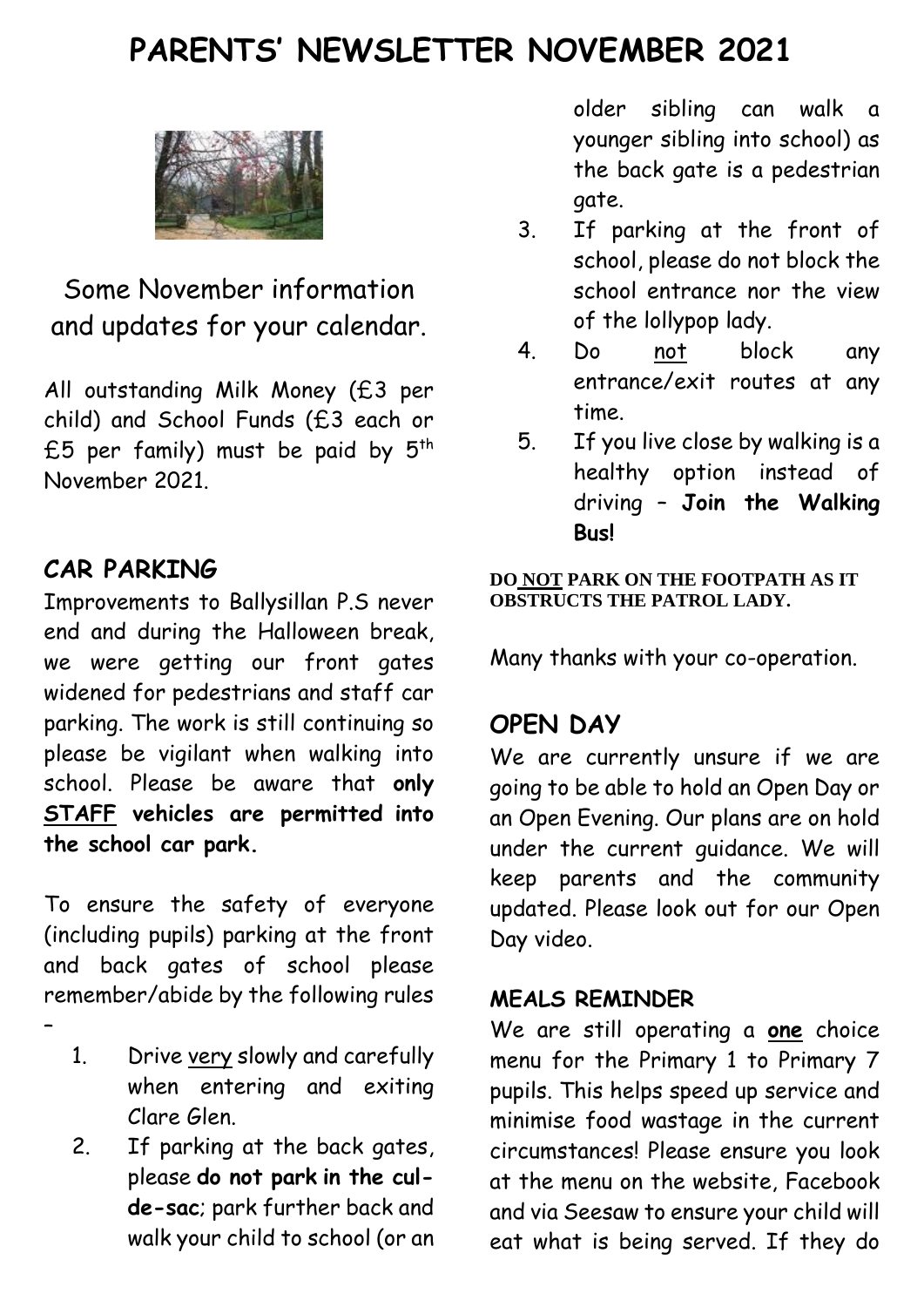not like the menu choice, please send a pack lunch as an alternative.

#### **BREAKFAST CLUB**

Our Breakfast Club is currently full. If you would like your name on the waiting list, please contact reception.

## **SCHOOL CLASS & FAMILY PHOTOS**

School individual photos will take place on Wednesday 3<sup>rd</sup> November. The provisional date for Family Portraits is also Wednesday 3rd November from 3:30pm. If you are interested in this please contact the secretary before 10:30am on Tuesday 2<sup>nd</sup> November.

#### **REMEMBRANCE DAY**

The Poppy box will be offered to each class this week and next week. Please bring money in a sealed envelope clearly stating it is for poppies. The cost of donations for merchandise varies from 50p to £1.50.

### **P6 & P7 SHARED EDUCATION TRIP TO THE ULSTER MUSEUM**

P6 and P7 Shared Education trip to the Ulster Museum is **Friday 12th November 2021.** P6 will be going to an Egyptians workshop and P7 will attending a workshop on Animal Adaptations.

#### **DOGS' TRUST WORKSHOP**

This month, we are very lucky to have The Dogs' Trust visiting us! P3-P7 will be having workshops to learn about all the amazing work that guide dogs and their trainers do on Wednesday 3rd November. Look out for some photos on our school Facebook!

#### **NOTICE OF ABSENCE**

If your child is absent from school, please ensure you either message the class teacher via Seesaw or email, or telephone to inform us of the reason. The **secretary's working hours** are from **8:45am-2pm** so please be aware that the phones are not always manned outside these hours.

The school has to code all periods of absence and it is necessary to apply the correct reason e.g. illness, covid19 isolation. If after a week no reason has been received it may be necessary for the school to telephone parents/guardians directly.

# **BUBBLED CHRISTMAS EVENTING**

Christmas is not cancelled at Ballysillan P.S! We are aware that we cannot hold our normal busy Christmas Fair, however, we are planning for each class to come into school one evening in December to have a cosy Christmas night with fun festive activities and movies. Children will stay in their bubbles and remain with their class teacher and assistant. More details to follow.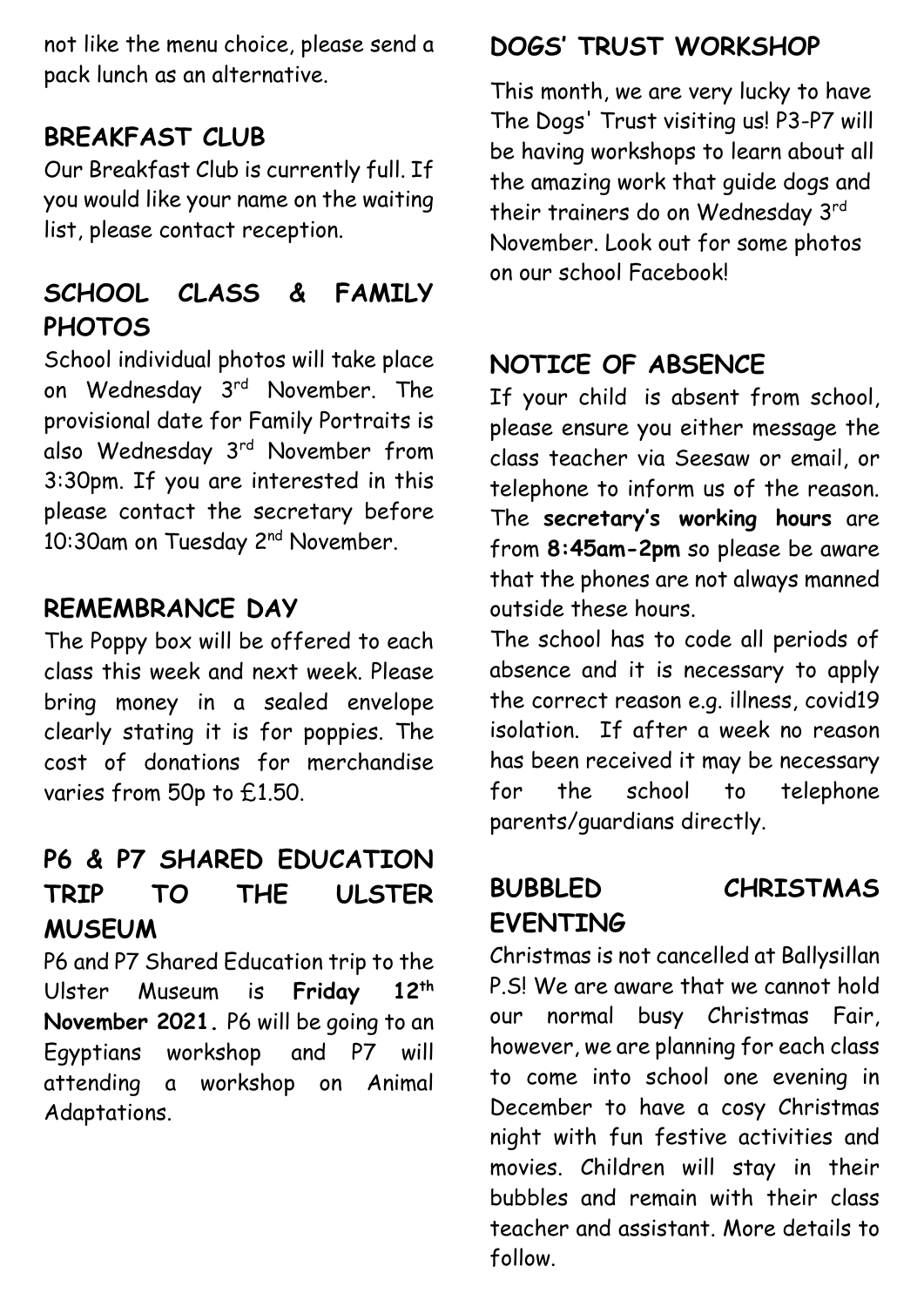# **CHRISTMAS PERFORMANCES (Nursery-P7)**

Due to Covid19 restrictions, the normal Nursery, KS1 and KS2 performances will not be happening live this year, however, we plan for each class (P1-P7) to perform a small scene or a song. This will then be edited together to create a whole school performance. We will be updating parents on the title and performances throughout this month. Nursery will be performing their own nativity play and this will be uploaded by Mr Kailanathan and Mrs Fuller.

# **World War II DAY IN P5**

P5 will be celebrating our WAU topic, with a WWII themed day, on Thursday 11<sup>th</sup> November. We will be going back in time, to what it was like during wartime. Primary 5 children will be allowed to dress up as evacuees for the day and to learn what life was like for children during the war. There will be lots of fun activities for the children to immerse themselves in throughout the day.

#### **P6 & P7 PEACEPLAYERS PROGRAMME**

P6 and P7 will begin their Shared Education journey this month with an initial visit by the PeacePlayers team into their classroom. PeacePlayers is a programme that offers basketball, peace education and builds resilience

in young people. All Covid19 precautions will be adhered to when the PeacePlayers facilitators are in the classroom. We will not be meeting up with our Shared Education partnership school due to Covid19. If any parent/guardian would not like their child to participate in this activity, please let the teacher know via Seesaw.

### **P3/4 MUSIC MORNING**

P3/4 music morning is scheduled for Tuesday 16th November. The children will be going to the Belfast School of Music and will be singing and performing the songs they have been working hard to learn along with 4 other schools.

### **ANTI-BULLYING WEEK 2021**

As we do every year, we will celebrate Anti-Bullying Week at Ballysillan P.S. Anti-Bullying Week aims to raise awareness of bullying and highlight ways of prevention. This year it will be celebrated the week of Monday 15<sup>th</sup> - Friday 19<sup>th</sup> November and the theme will be '**One Kind Word**'. During the week, all pupils will be completing fun, educational tasks. Additionally, we will have a zoom session with our Shared Education Partnership school to show each other what we have been up to, to celebrate Anti-Bullying Week.

On **Monday 15th November**, we would like all pupils to wear ODD SOCKS to school to highlight the importance of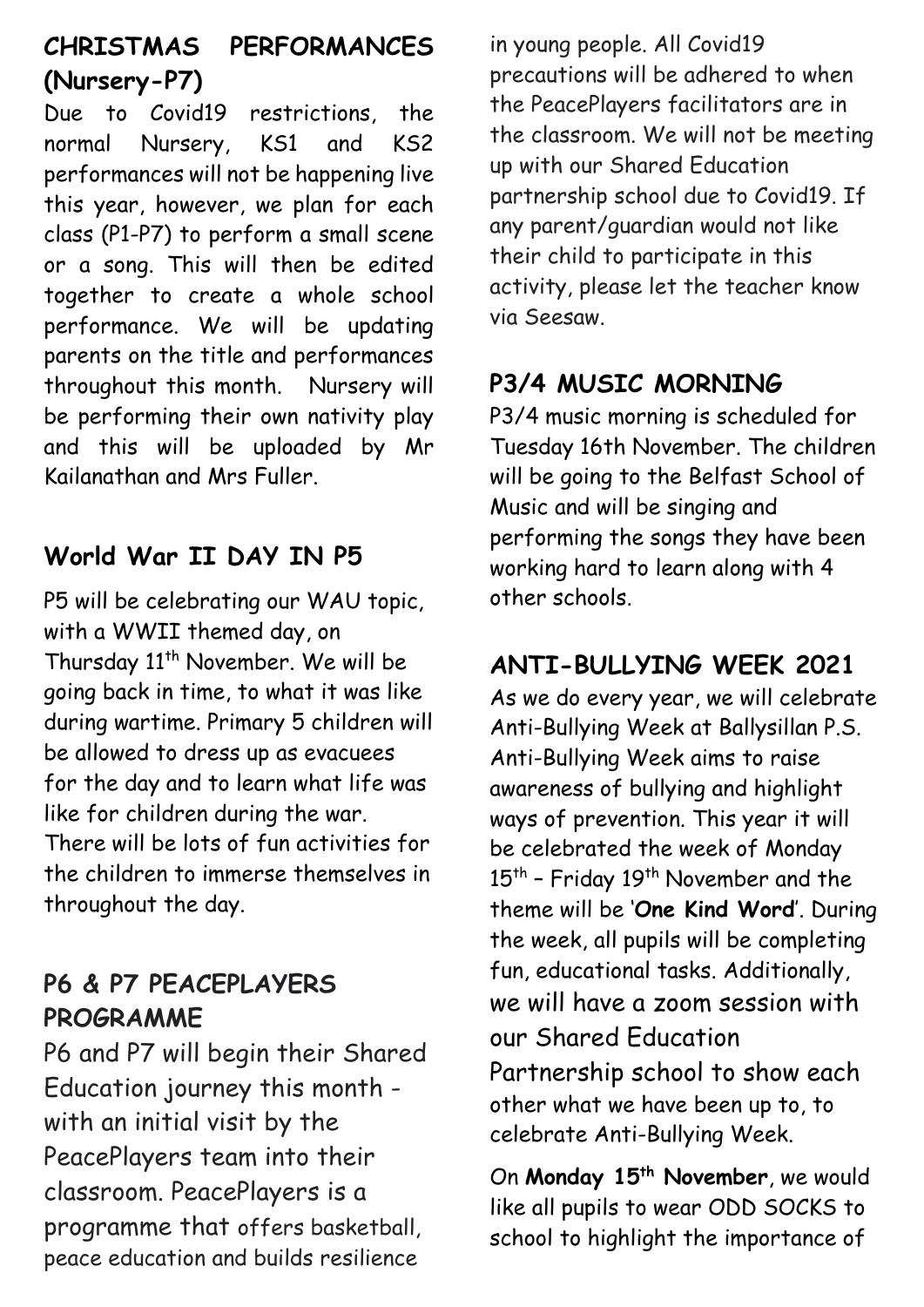being unique. We will also celebrate WORLD KINDNESS DAY so watch out for our brilliant Ballysillan pupils sprinkling kindness wherever they go!

### **BELFAST COFFEE TRUCK**

Belfast Coffee Truck will be back to serve us delicious hot drinks and tray bakes on Wednesday 24<sup>th</sup> November. Enjoy an early morning treat!

# **P7 AQE AND GL TESTS**

Good luck to all P7 pupils sitting tests throughout November and December. The children have been working extremely hard and we are proud of all they have achieved so far! All the best to; Evie Boyd, Jamie-John Kennedy, Mitchell Stewart, Corey-Thomas Doherty, Ellie McKeown, Christian Moreland and Hannah Graham!